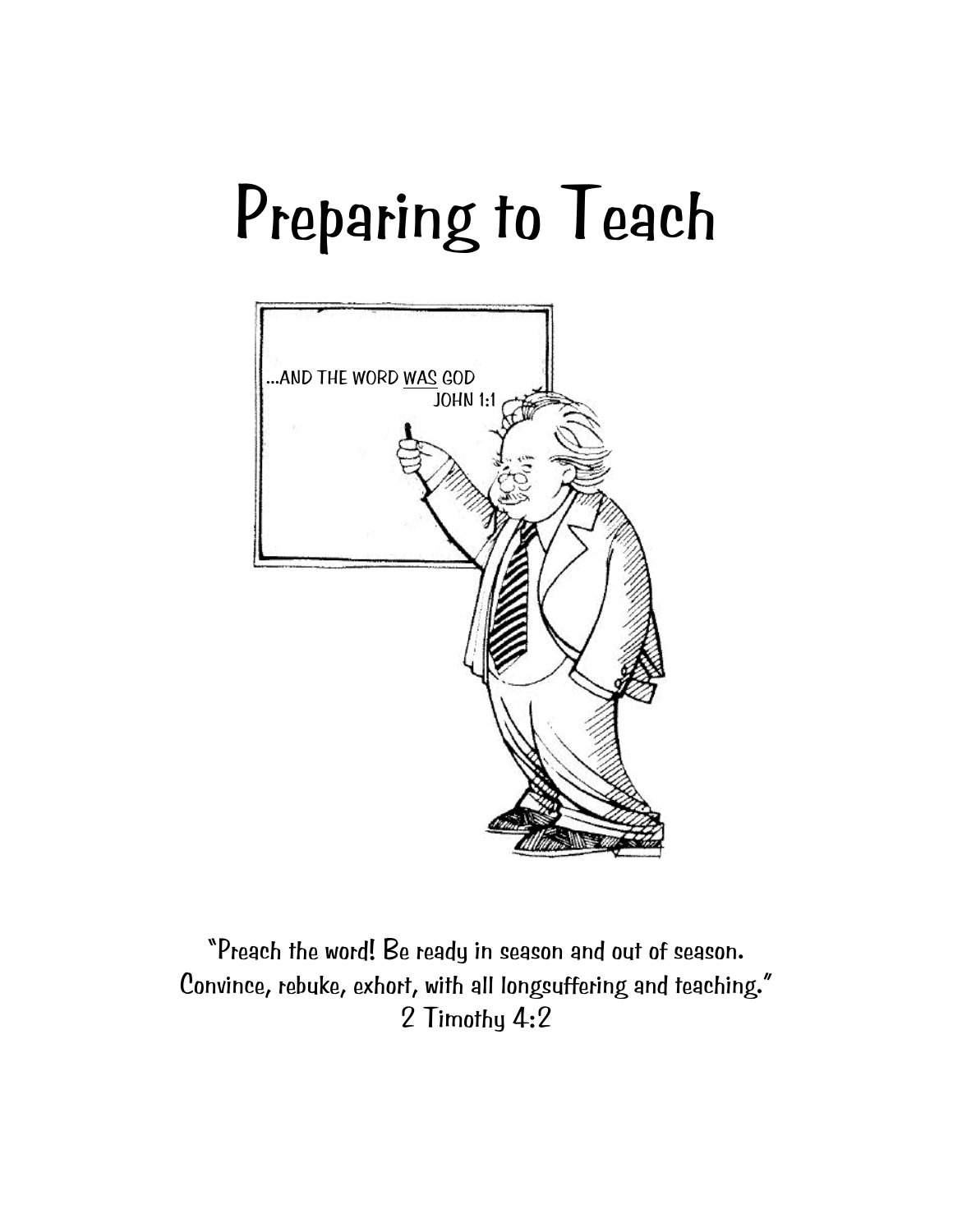### SUNDAY SCHOOL LESSON PREPARATION

A practice-proven method of spiritual preparation for the conscientious Sunday School teacher that will result in young lives being saved and filled with love and knowledge of Jesus Christ. Time requirements are approximately 30 minutes each day. It is recommended that your Sunday School material preparation time and your daily Bible reading time would be combined, as it will give you a working knowledge of the material. It will also add fire and passion to your lesson delivery, having first hand experience with the Holy Spirit's revelation in your own heart on the given passage.

#### MONDAY

 First Step: Pray and ask direction from God. Open curriculum, find scripture text and close it. Open bible and read your lesson quickly. Read it again slowly. Ask God to show you the most important truths. Record your first impressions. Think about your lesson during the day.

### TUESDAY

 Second Step: PRAY. Gather information, bible encyclopedias and Halley's Bible Handbook, Etc. Ask who, what, where , when, why, & how.

### WEDNESDAY

 Third Step: PRAY. Ask God to give you the same thoughts and impressions that everyone in the story had. Place yourself in their shoes. What do you see? Think? Feel? Find the relationship between characters. Develop your theme and an outline. Think about your story during the day.

### THURSDAY

 Fourth Step: PRAY. Don't study at all! Meditate! Ask God to show you creative ways to present the account to your students. Remember to think the way they think. Pray and be silent before God.

### FRIDAY

 Fifth Step: PRAY! Get PRACTICAL! Review your outline, and assemble your visual aids. Practice teaching your story, implementing your creative ideas. You may now look at your curriculum for any ideas.

### SATURDAY

Sixth Step: PRAY! Smile, RELAX! Spend time with your Family !

### SUNDAY

 Seventh Step: Rejoice. What a Joy! You are rested and prepared! Pray, and give Glory and thanks to God!

Conclusion: This study plan keeps you prepared ahead of time, strengthens you spiritually, saves precious time, and most importantly, equips you to be an efficient and effective minister to children.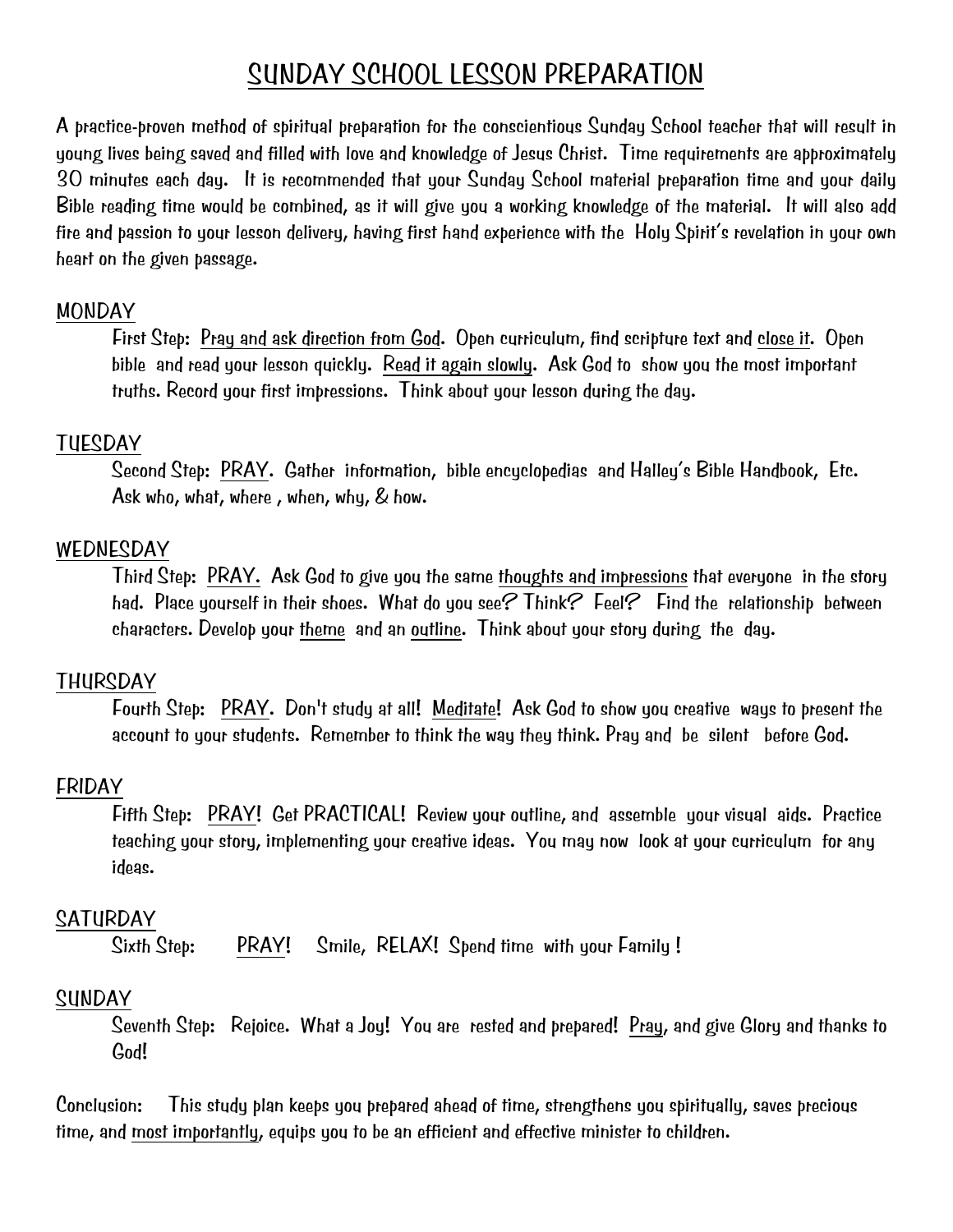### **Inductive Bible Study Method**

*"Study to show thyself approved unto God, a workman that needeth not to be ashamed, rightly dividing the word of truth." 2 Timothy 2:15*

Scriptural exegesis (a critical analysis or explanation) may seem a daunting task to most, but with prayerful dependence on the Holy Spirit and some simple guidelines, anyone can begin to pull out the truths in God's Word and begin to teach them to others. We will look at four basic steps: Observation, Interpretation, Correlation, and Application. In the beginning this OICA format can seem very procedural, structural and rigid, but as you practice, and as your reliance on the Holy Spirit deepens, all four steps will soon flow effortlessly.

### 1. **Observation What does the text say?**

Observation begins with coming to the Word of God humbly, prayerfully, and with an expectation of hearing what God is saying in the text. Determine the scripture passages you'll be teaching and set boundaries for your lesson. Ask questions based on: who, what, where, when, why, and how as you read and reread the text. Note any observations.

### 2. **Interpretation What does the text mean?**

Begin answering the observation questions. Restate the passage in your own words, look up any difficult words. Let scripture interpret scripture. Remember, the New Testament takes precedence over the Old Testament. Do not take experience as doctrine unless it is taught by Jesus, practiced by the early church, and instructed in the epistles.

### **3. Application How does this apply to me? And what about the kids?**

Remember, the purpose of knowing truth is to become more like Christ! We need to see changed lives. What lessons, warnings, encouragements, or promises are being taught? How should your lesson affect the kids? A quick way to encourage a proper response in the children is by using the acrostic, "ESCAPE."

| Are there any | <b>Examples</b> | to follow?  |
|---------------|-----------------|-------------|
|               | <b>Sins</b>     | to forsake? |
|               | Commands        | to obey?    |
|               | <b>Actions</b>  | to take?    |
|               | Promises        | to believe? |
|               | Errors          | to avoid?   |

**So What??** What difference will your lesson make? The key to your teaching is to see your kids respond, to see the impact in their lives. We study to teach. We teach to transform. Without change in their lives there's been no teaching. Challenge them to change!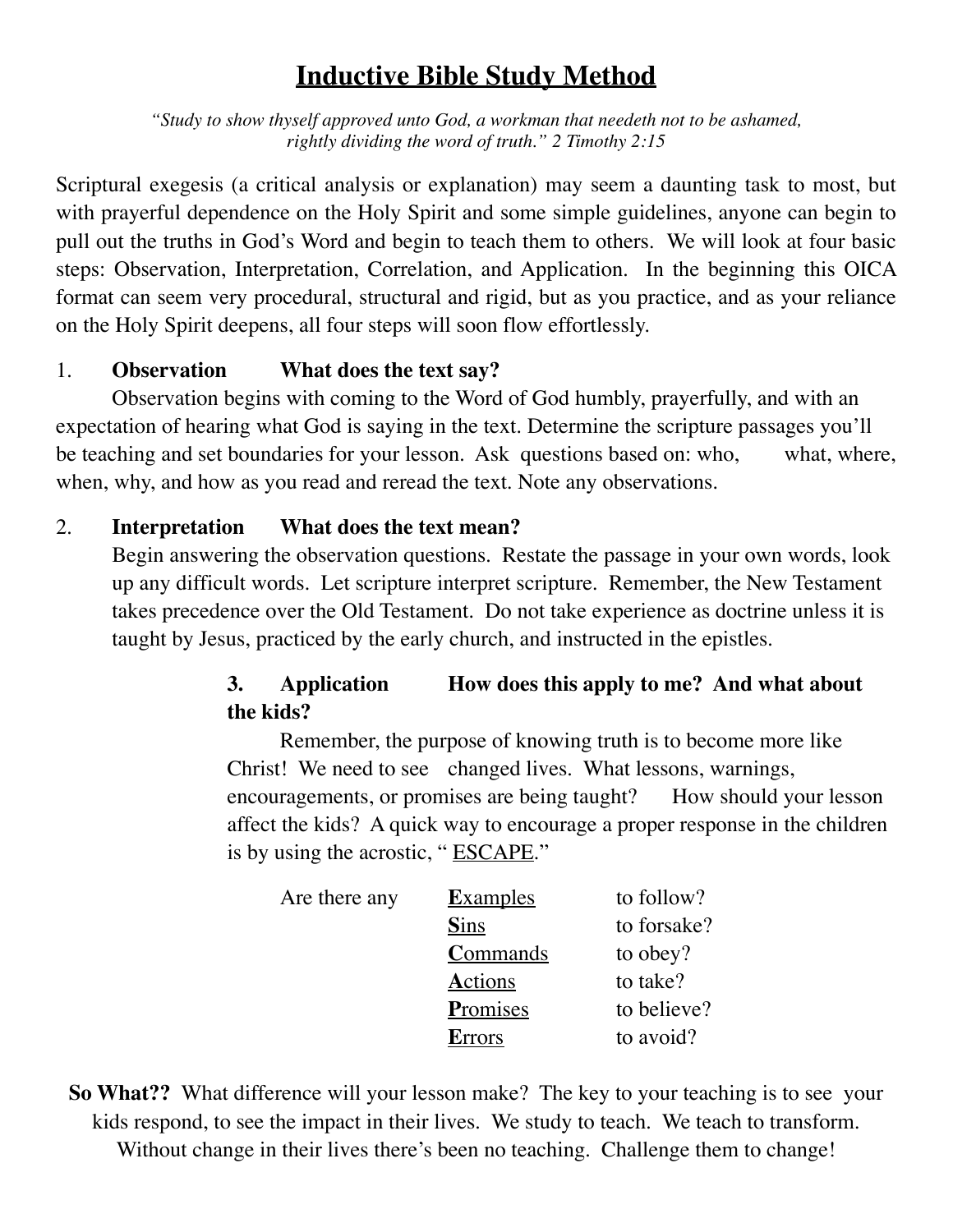## **Study Resources**

Looking over the Sunday School Lesson Preparation in your Children's Ministry Manual can prove very helpful in getting ideas and sources for study. The following are additional lists of resources, most of which are available to you in our bookstore:

### **Suggested Reading/Study Helps**

 \*•*Halley's Bible Handbook* -Halley \*•*New Testament Survey* -Gromacki •*The Bible Knowledge Commentary* -Walvoord & Zuck •*Talk through the Bible* -Wilkinson •*With the Word* -Wiersbe •*What the Bible is All About* -Mears •Any of the *"Be" -series commentaries* by Warren Wiersbe •Any of the *Thru the Bible Commentary* -Series by J. Vernon McGee •Pastor's Sermon Series *(avail on website & CCSB App.)* •*Abeka's Flash-A-Card* Series -Visual Aids •*Children's Ministry Resource Bible* - Nelson

\* "A must have for any teacher!" *JD*

### **Additional CM Favorite Authors**

R. Kent Hughes H. A. Ironside F. B Meyer Lehman Strauss Alan Redpath A.T. Robertson

### **Additional Course Recommendations**

Spiritual Parenting (Formerly Come Ye Children) - C.H. Spurgeon

### **Policy**

Study material is available for Children's Ministry use at cost from your bookstore. See CM Office for assistance.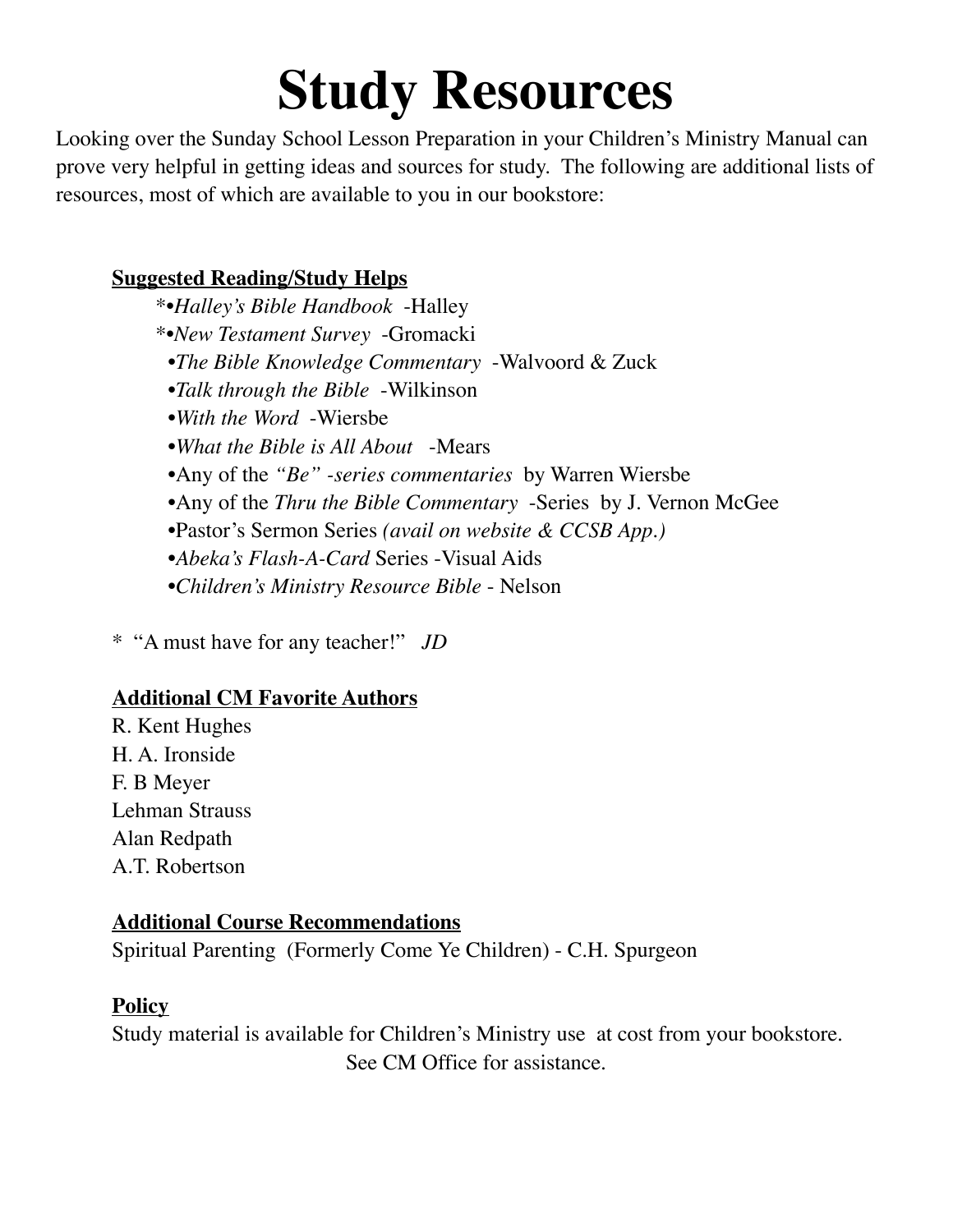## HAD A BAD WEEK?



 Have a bad week? How 'bout just a very, very, hectic week? As a teacher, this is bound to happen to you at some point in your teaching ministry. Here's the scenario...It's Saturday night. 9:30. You've been running all week. You can't believe its Saturday already! Needless to say, you haven't even had a chance to study. (The highest abomination a teacher can commit!)



You're starting to panic...You're head is spinning. You're tired. You can't even remember what you've been teaching on.... WHADYADO NOW???? CALL IN SICK!!! MERCY, NO!

STOP! Calm yourself and begin to PRAY AS YOU REMEMBER YOUR COMMITMENT.....

Not to the kids, not to the church..... but to God! This is part of being a servant. It's not serving if it's at your convenience!!! Or as long as things are going well for you. Here is the test of a true servant; Can you continue to serve regardless of your personal trials and life's continual curves thrown your way? We understand major crises come up and sometimes we must step aside from ministry in order to endure the trial or major life change. But we must point out, that many times GOD MINISTERS TO YOU AS YOU ARE MINISTERING TO THE CHILDREN through these difficult times.

When you begin to serve. We guarantee you one thing..... You're going to get attacked in some way. Satan wants to keep you from serving. He hates to see God's kingdom grow and lives being touched and changed by the Lord and His servants. Satan also knows that as a submitted servant, your life will be molded and reshaped more and more into the image of His Blessed Son, Amen. (that means SO BE IT!)

> SO HAVING FOREWARNED YOU that this will happen... GET-A-GRIP, PRAY .....AND SEE THE NEXT PAGE....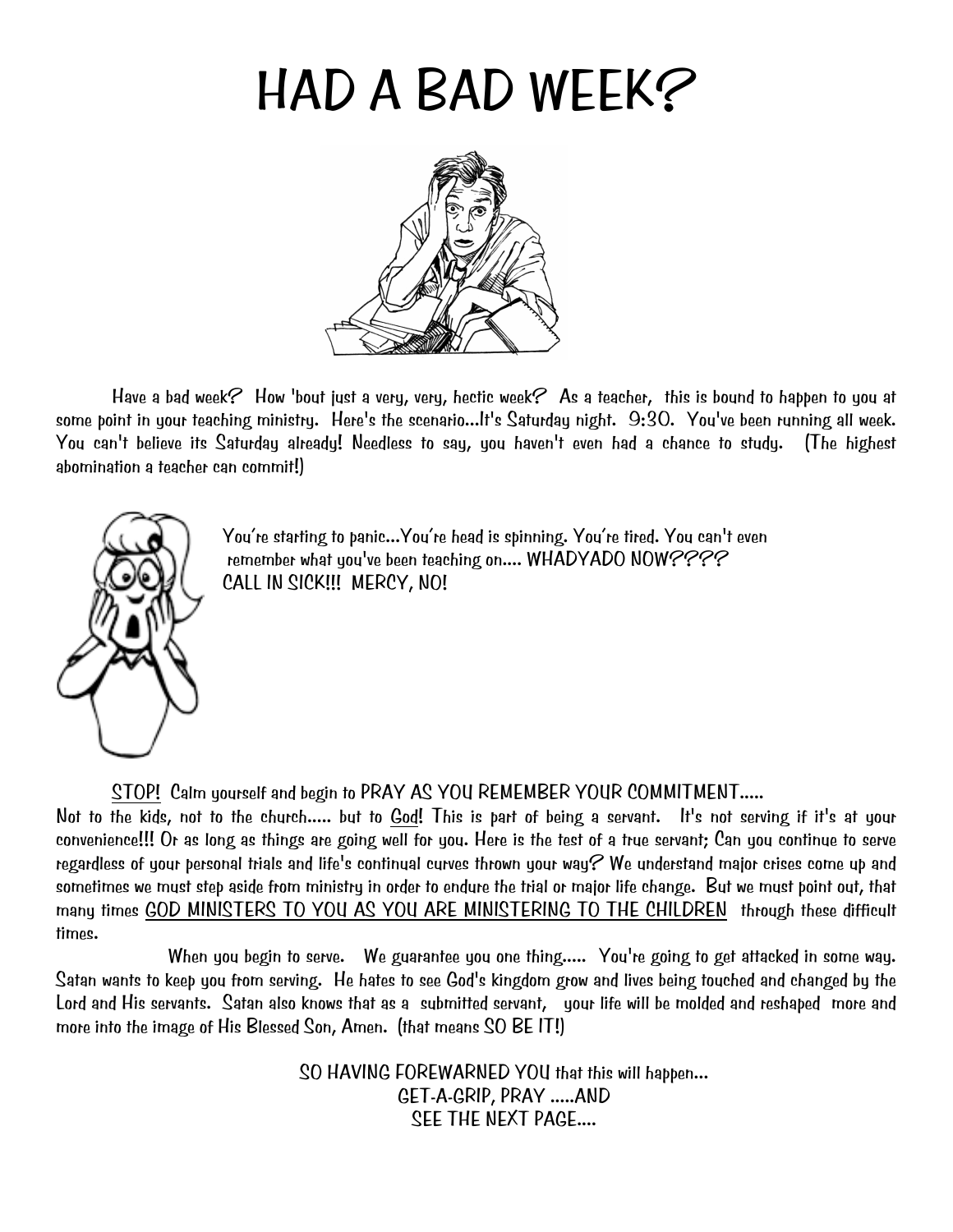### QUICK SUGGESTIONS FOR PANICKED TEACHERS!

FIRST- THINGS-FIRST: Choose a bible story! ONE YOU ARE FAMILIAR WITH.

 (You should always have two or three favorites, for when you're in a pinch.) SECOND: Review story and estimate time spent on delivery of message. THIRD: With remaining time choose one or two activities to coincide with your story. FOURTH: Remember to allow time for worship and snack (If you teach little ones) PRAY: Trust in God, and remember, This [week] too shall pass.

- 1. BIBLE BINGO 12. PUPPETS 2. BIBLE BASEBALL 13. VIDEO SERIES 3. BALLOON BLAST 14. OVER-HEAD PROJECTOR 4. WHO AM I? 15. DISCUSSION GROUPS
- 5. TIC-TAC-BIBLE 16. CRAFTS
- 
- 7. READ A NOVEL (AS A WEEKLY SERIES) 18. FLASH-A-CARD STORY
- 8. OUT DOOR GAMES 19. FLASH A CARD MEMORY GAME
- 9. HOLD CLASS OUTDOORS
- 10. UNIT COMPLETION PARTY! (CREATION, LIFE OF NOAH ETC.) 21. MEMORY VERSE GAMES:
- 11. FLANNEL STORY Stepping Stones (LET THE KIDS HELP, OR RETELL IT) Stand-ups, Take away,
- 
- 
- 6. OBJECT LESSONS 17. HAVE KIDS DO A SKIT OF THE STORY WORK ON THE SCRIPT WITH THEM!
	-
	- (seasonal) MIX-UP CARDS AND HAVE KIDS GUESS THE RIGHT ORDER.
		- 20. SWORD DRILLS (AS INDIVIDUALS OR TEAMS)
			- Start & Stop Echo, Memory Verse Ball, Hop Scotch, etc.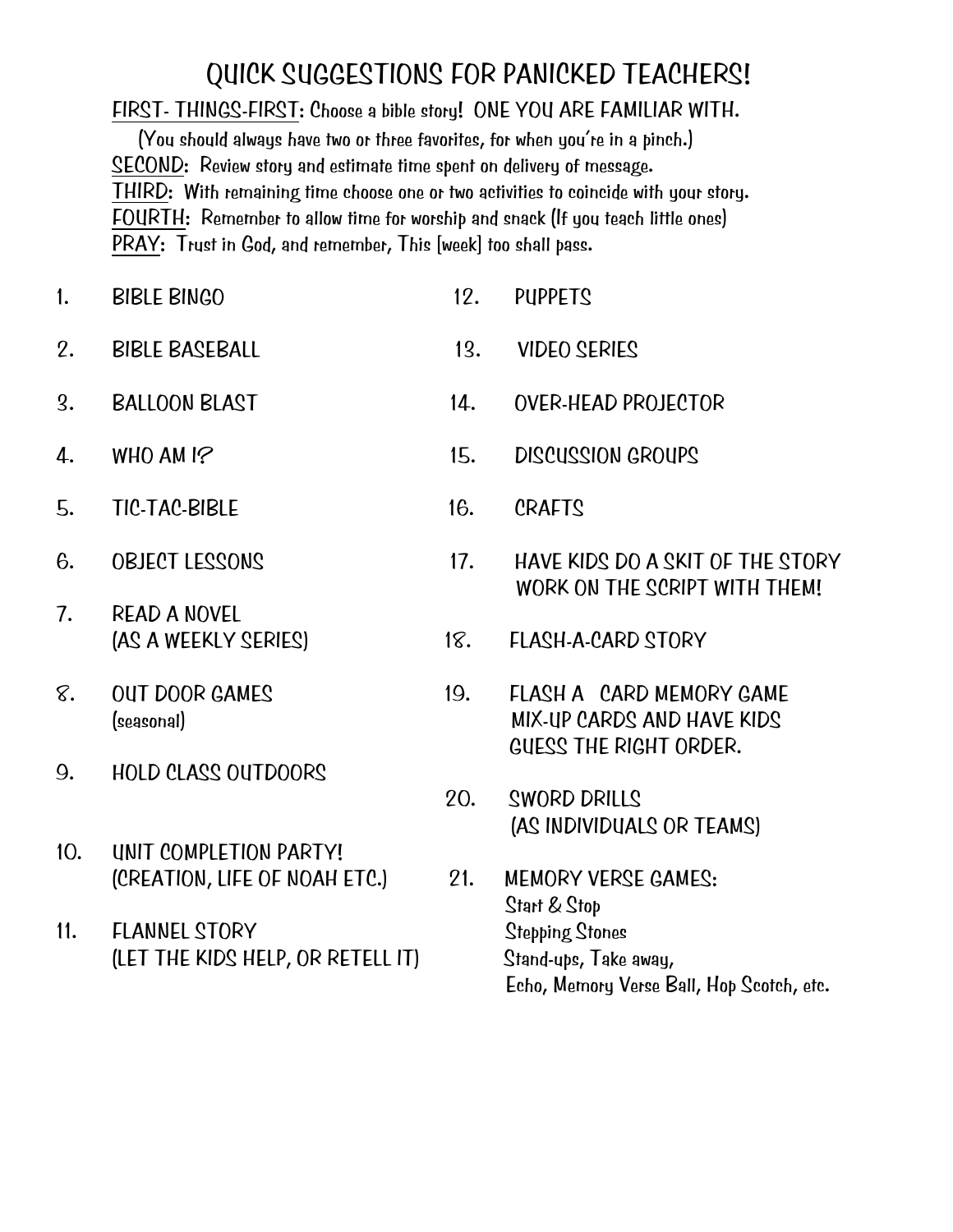### Basic Class Structure

### A Generic Structure and Timetable

| ArrivalBefore class starts |                                                |
|----------------------------|------------------------------------------------|
|                            | Eat breakfast before you arrive; Arrive early. |
|                            |                                                |
|                            | Say hello individually, (include the parents). |
| Worship15 minutes          |                                                |
|                            | Focus their attention on God.                  |
|                            |                                                |
|                            | Focus their dependence on God.                 |
| Storytelling15 minutes     |                                                |
|                            | Get them interested in the things of God.      |
| Exposition15 minutes       |                                                |
|                            | Explain the things of God to them.             |
|                            |                                                |
|                            | Summarize and apply the lesson to their lives. |
|                            |                                                |
|                            | Reward for good behavior, emergency filler.    |
|                            |                                                |
|                            | Say goodbye individually, (include parents).   |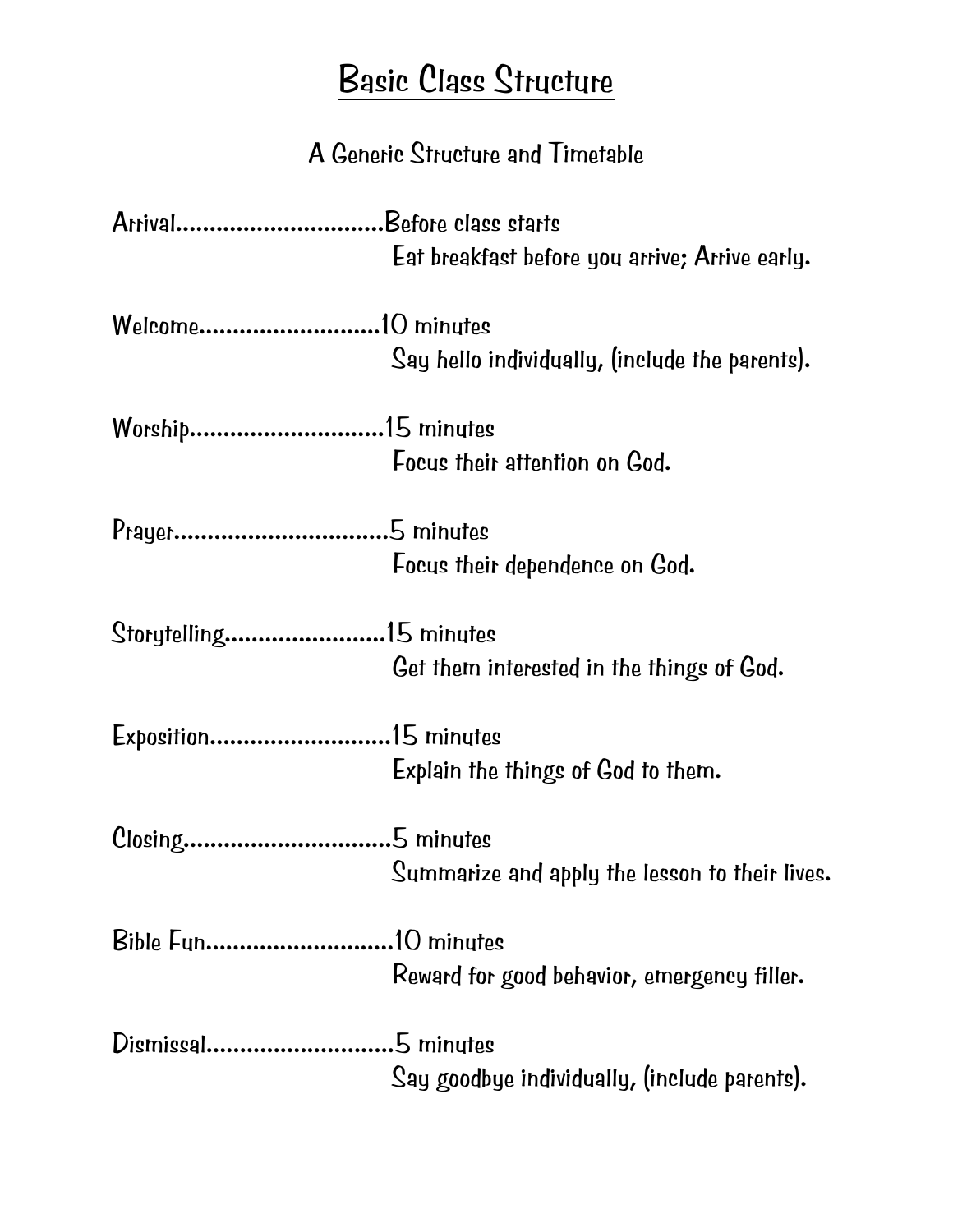### ANOTHER EXAMPLE OF A POSSIBLE CLASS STRUCTURE

### (As you find out what works best for you, you might want to make some changes)

### A. The Greeting

- 1. Important time for parent/teacher relationship
	- a. This is a time where the parent is looking at the environment of the classroom.
		- i. In control, out of control, warm & loving, cold etc.
- 2. A time to let the incoming child know that he or she is welcome and important to the class.

B. Introduction Activity (Use 1 or more as time permits.)

- 1. Coloring
- 2. Word search
- 3. Crossword Puzzle
- 4. Craft
- C. Prayer Time
	- 1. Prayer Requests

### D. Worship Time

- 1. Include children's worship songs
- 2. Sing some adult level worship songs
- E. Bible Time
	- 1. Read directly from God's Word
		- a. You may want the children to read (call only on volunteers)
	- 2. Retell the story visually (Using 1 or more of the following)
		- a. Flannel graph or Flash Cards
		- b. Puppets or Drama
		- c. Filmstrip or Video
	- 3. Do Bible study pages (Using the Support Curriculum)
	- 4. Use the inductive study method
		- a. Find out what is says (Using Bible Study handout)
		- b. Find out what the facts mean
		- c. Find out personal application

### F. Memory Verse

- 1. Devotions
- G. Closing Activity
	- 1. Games which reinforce the Bible story
	- 2. Prayer
	- 3. Cleanup

### H. Sign-Out Time

- 1. This time is again important for parent-teacher relationship
- 2.The parent looks at the classroom environment and assumes that the present situation has been the environment all class long.
- 3.Try to say good-bye to each child individually.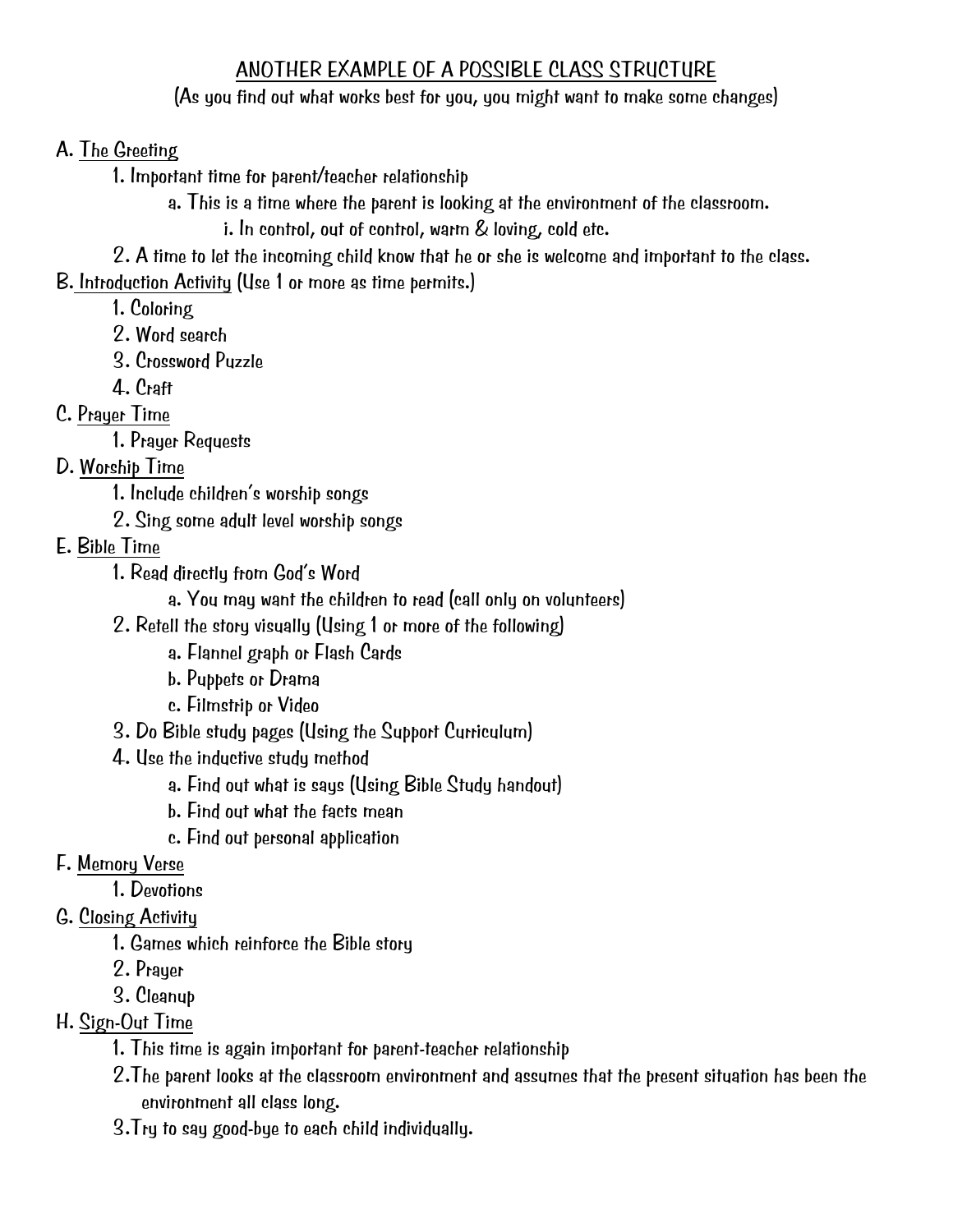## SENSITIVE TOPICS

### Just a Reminder!

Often times sensitive subjects come up in your classroom. We as Sunday School teachers must teach the truth in these areas.

HOLIDAYS: Halloween, the Easter Bunny, Santa Clause, etc, are all delicate subjects that aren't meant to be taught in church. We must not propagate these topics as truth while not crushing the families traditions. Tread lightly.

CULTS: Mormonism, Moonies, Jehovah Witness, and what constitutes a cult. Unless you're sure of your information, direct any questions to the CM Office.

THE OCCULTS: Astrology, Spiritualism etc. Unless you're sure of your information, direct any questions to the CM Office.

DOCTRINES: Your teaching on Communion, Gifts of the Holy Spirit, Baptism, etc. should line up with Calvary Chapel's doctrinal beliefs for the purposes of unity with our Pastor's message from the pulpit. These topics should be discussed with leadership if you're not clear on them.

AGE APPROPRIATENESS A child's maturity level must always be considered when dealing with topics such as Adultery, Homosexuality, topics dealing with Drunkenness and Drug use. These are topics that are best discussed in the Home -By the Parents. These subjects must be approached only with great discernment and prayer with the right age group.

Please consult with the Children's Pastor, as far in advance as possible, when considering these topics. The Children's Pastor should always be consulted for approval on any topics that will most likely cause parents to ask questions of legitimate concern. He may wish to anticipate and prepare for those parents who will want to talk with the Pastor if and when a delicate subject is covered!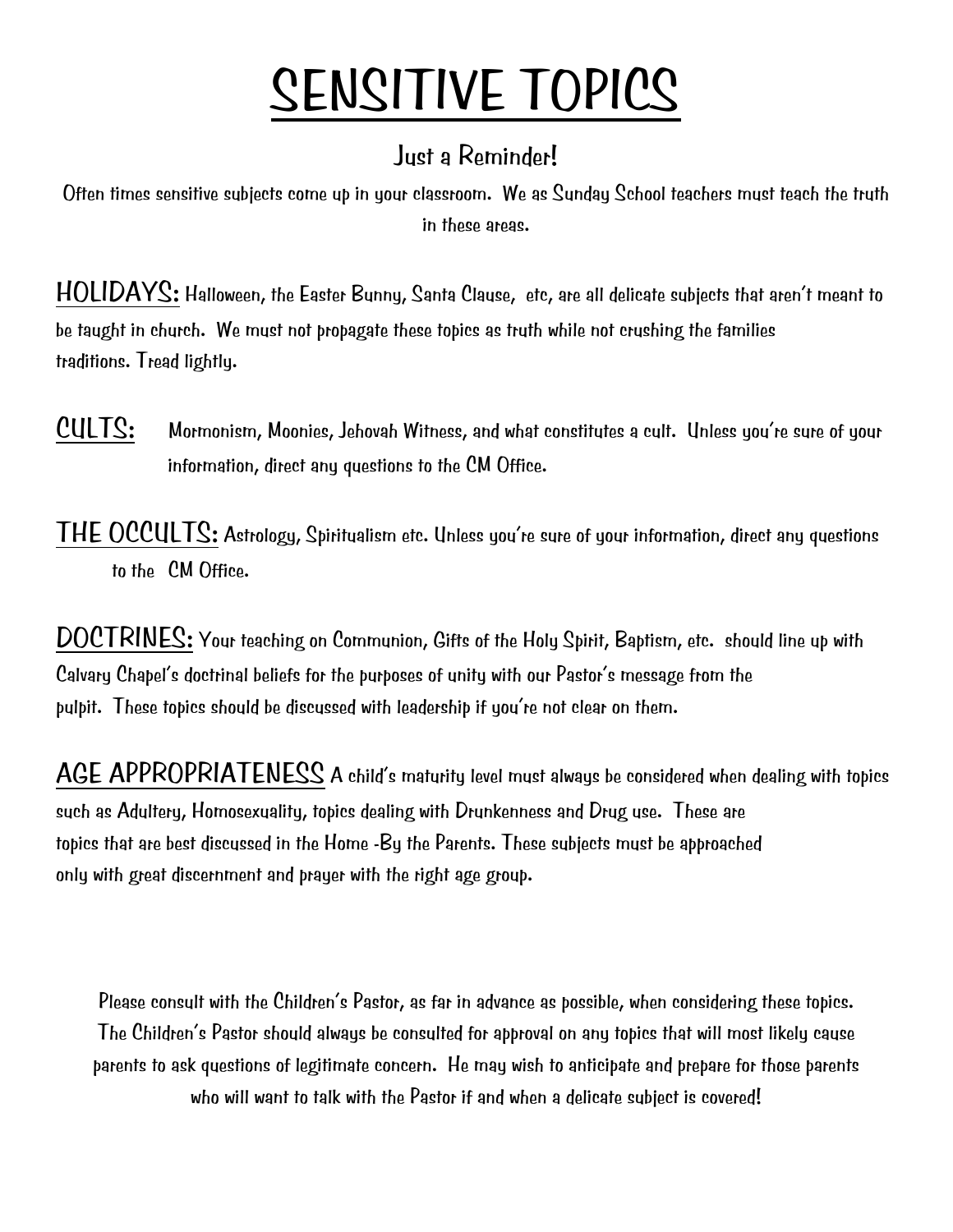# Storytelling



"Preach the word! Be ready in season and out of season. Convince, rebuke, exhort, with all longsuffering and teaching." 2 Timothy 4:2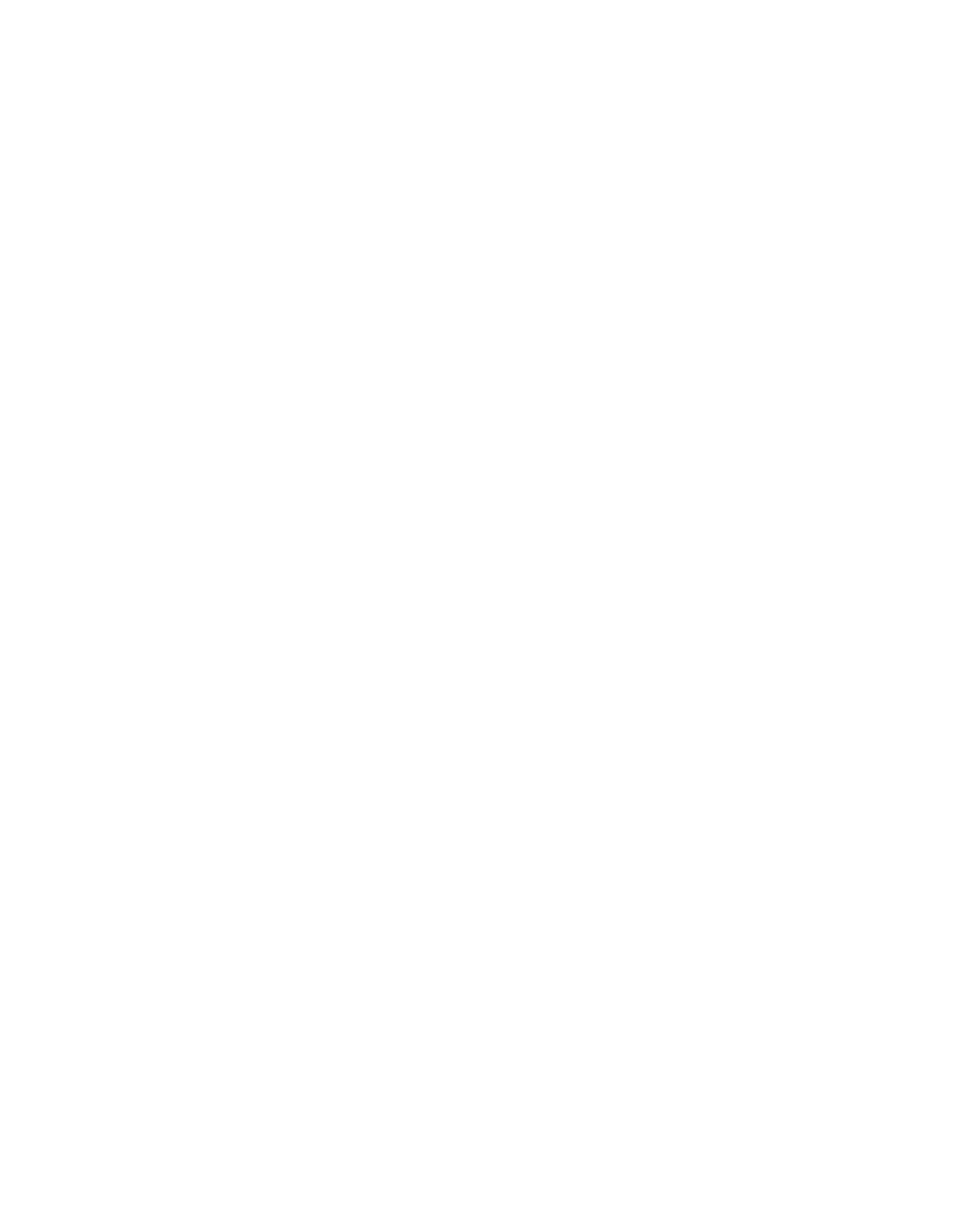### POINTERS FOR STORYTELLING

### 1.) KNOW YOUR MATERIAL!

- Read the story a couple of times to get a feel for the material.
- Read from various versions of the bible AND other sources.
- \* Look for any unfamiliar, difficult words.
- \* TELL THE STORY, DON'T READ IT!

### 2.) ADD DETAILS.

- \* GIVE time periods or dates. Who was King etc.
- Where did this take place? What's the location, weather conditions, nighttime, day time etc.
- \* Describe the setting; house, hillside, a boat on the sea, a prison cell; was it cold, damp, musty, dark Were there rats, spiders and cockroaches!



### 3.) BE ASSERTIVE!

Be bold with your material. Show your excitement! You want the kids to see how excited you are about God's word! Don't be afraid to take chances in class and risk feeling like a fool! Your alternative is to play it safe, keep your composure, and basically have your kids lose interest in your class, your lesson, AND YOU!

4.) STAY AGE APPROPRIATE! Make the lesson plan applicable to your children's lives or you'll lose them!. Use vocabulary they can grasp.



- 5.) INVOLVE THE CLASS. Get the kids involved. Ask them quick yes or no questions. For the younger classes, you can have them supply sound affects. Whatever, just draw them in!
- 6.) USE VISUAL AIDS.

 Felt boards. Flash-a-Cards. Slides. Costumes. Objects or Props. Videos.



7.) GIVE IT APPLICATION!!!! We don't want to just give them knowledge. We want them to leave church having heard an old testament story, but able to apply an aspect of that to their lives today. POINTERS FOR STORYTELLING